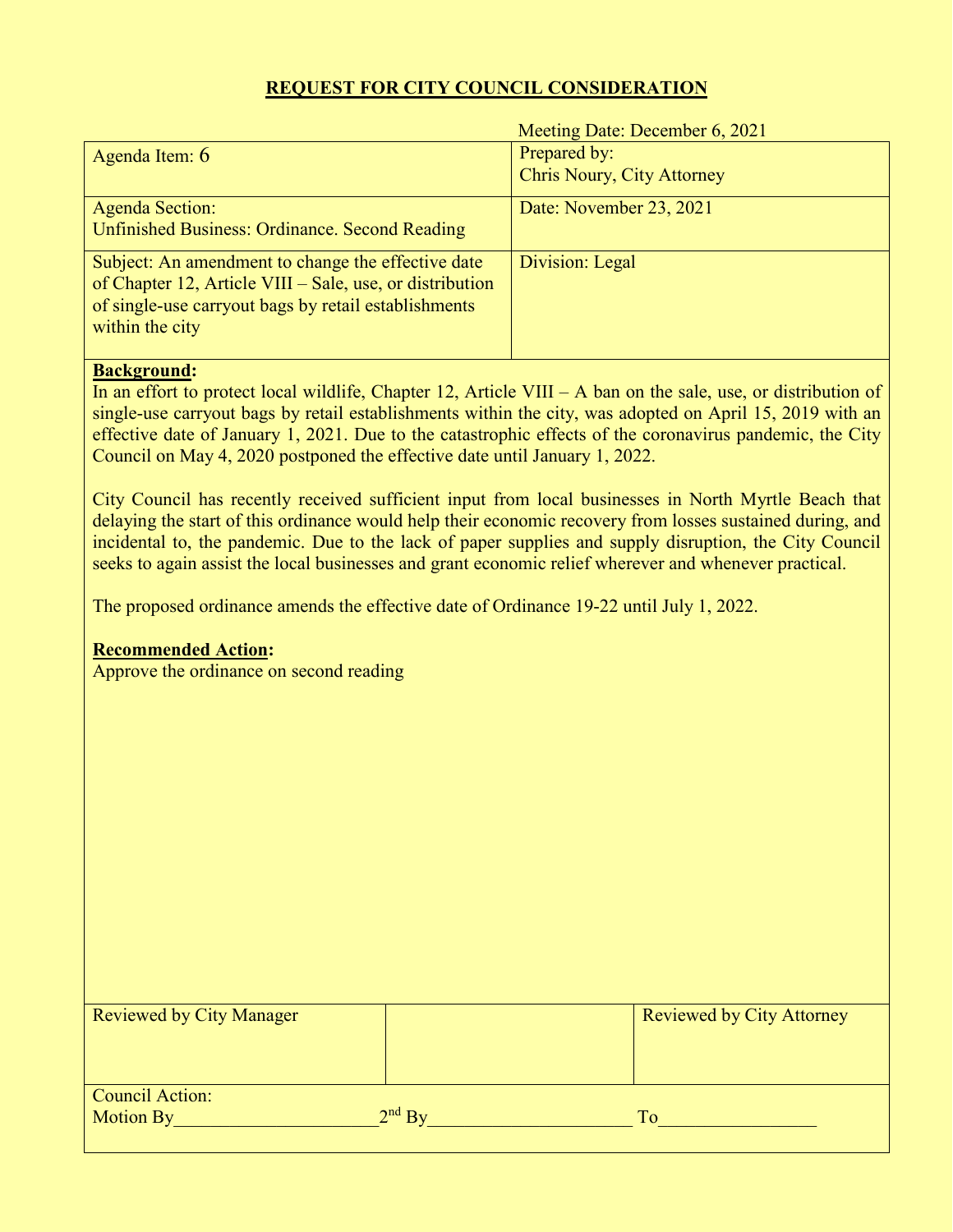### **ORDINANCE**

## **AN ORDINANCE OF THE CITY OF NORTH MYRTLE BEACH AMENDING THE EFFECTIVE DATE OF ORDINANCE 19-22, SECTION 12, ARTICLE VIII, IN THE NORTH MYRTLE BEACH CITY CODE OF ORDINANCES, FROM JANUARY 1, 2022 TO JULY 1, 2022.**

## **BE IT ORDAINED BY THE MAYOR AND COUNCIL OF THE CITY OF NORTH MYRTLE BEACH, SOUTH CAROLINA, IN COUNCIL DULY ASSEMBLED, THAT:**

- **Section 1:** That the effective date of all items in Ordinance 19-22 shall be amended to July 1, 2022.
- **Section 2:** The Ordinance shall become effective upon the date of passage.

DONE, RATIFIED AND PASSED, THIS \_\_\_\_\_\_\_\_ DAY OF \_\_\_\_\_\_\_\_\_\_\_\_\_\_\_\_\_, 2021.

ATTEST: Mayor Marilyn Hatley

City Clerk

APPROVED AS TO FORM:

FIRST READING: 11.15.2021 City Attorney SECOND READING: 12.6.2021

REVIEWED:

ORDINANCE: 21-46

City Manager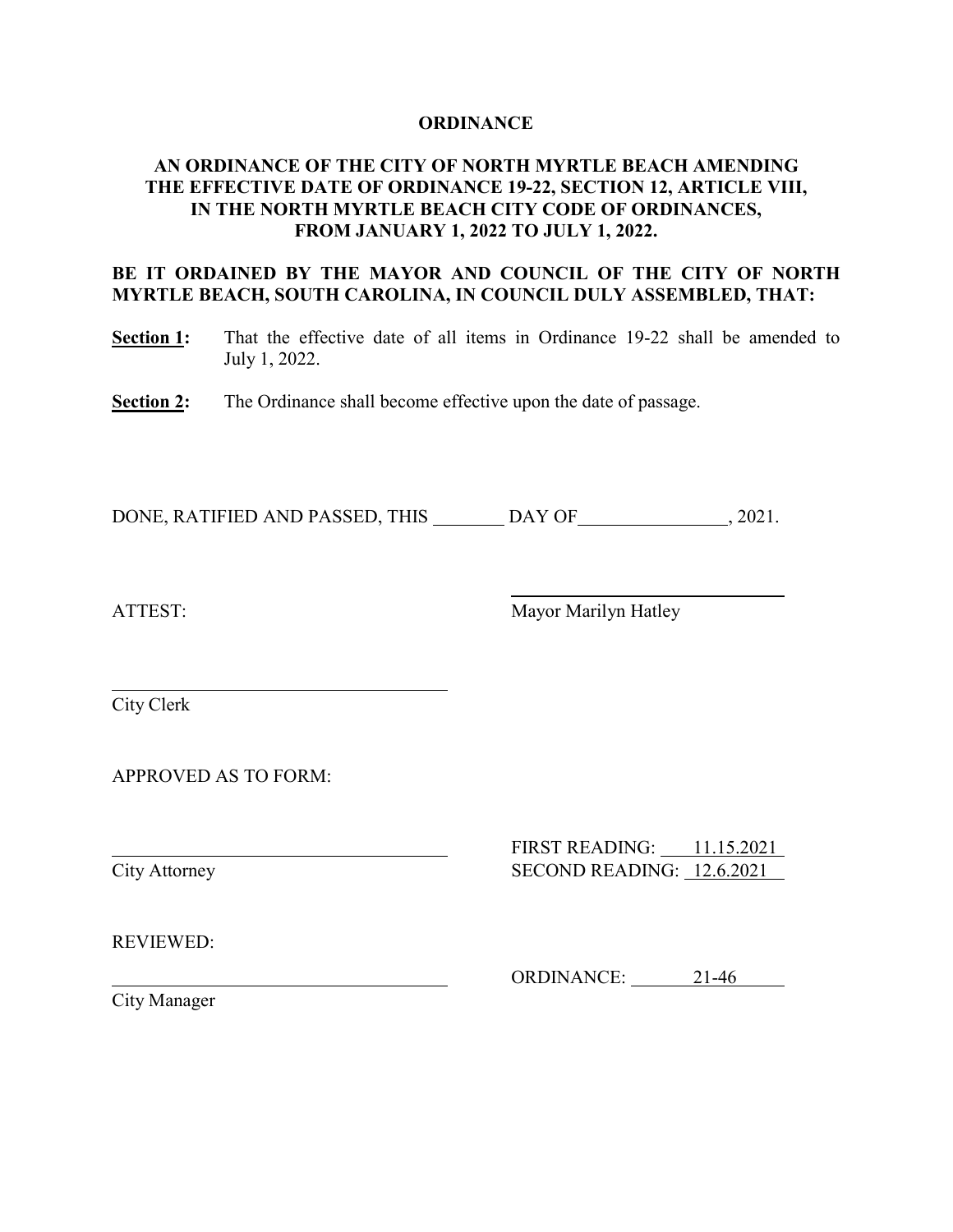# *ARTICLE VIII. SALE, USE OR DISTRIBUTION OF SINGLE-USE CARRYOUT PLASTIC BAGS BY RETAIL ESTABLISHMENTS WITHIN THE CITY[1](#page-2-0)*

#### **Sec. 12-111. Definitions.**

- (a) *Customer* means any person purchasing goods from a retail establishment.
- (b) *Single-use carryout plastic bag* means a bag provided by a company or individual to a customer, typically at the point of sale, for the purpose of transporting purchases, which is made predominantly of plastic derived from petroleum or a biologically-based source. This definition includes bags provided to a customer to transport items provided free of charge, including but not limited to, samples and informational materials.
- (c) *Exempt bags* means any bag without handles provided to a customer (1) to protect food or merchandise from being damaged or contaminated by other food or merchandise, when items are placed together in a reusable bag or recyclable bag, including produce bags; (2) to hold prescription medications dispensed from a pharmacy or veterinary office; (3) designed to be placed over articles of clothing on a hanger, including dry cleaning bags; (4) door hanger bags, (5) newspaper bags, (6) garbage bags; (7) pet waste bags; (8) yard waste bags; (9) bags of any type that a customer previously owned and brings to a retail establishment for his or her own use in carrying away store goods.
- (d) *Reusable bag* means a bag with handles that is specifically designed and manufactured for multiple reuse and made of durable material specifically designed for and provided to consumers with the intention of multiple, long-term use and does not include any film plastic bags.
- (e) *Retail establishment* means any entity or individual engaged in the retail sale of goods. Retail establishment includes any supermarket, grocery store, convenience store, shop, service station, restaurant, farmers' market vendor, and any other sales outlet where a customer can directly purchase goods, materials and products.
- (Ord. No. 19-22, § 1, 4-15-19, eff. 1-1-21; Ord. No. 20-11, § 1, 5-4-20, eff. 1-1-22)

### **Sec. 12-112. Single-use carryout plastic bags prohibited; exceptions.**

- (a) No retail establishment shall provide to any customer a single-use carryout plastic bag, unless noted in exceptions below.
- (b) *Exceptions:* Although the discontinuation of the use of single-use carryout plastic bags is strongly encouraged by the City of North Myrtle Beach this article shall not apply to exempt bags as defined in section 12-111(c).

(Ord. No. 19-22, § 1, 4-15-19, eff. 1-1-21; Ord. No. 20-11, § 1, 5-4-20, eff. 1-1-22)

### **Sec. 12-113. Penalty.**

 $\overline{a}$ 

A violation of this article shall be prosecuted in the same manner as misdemeanors and upon conviction the violator shall be punished according to the general penalty provisions of this Code in section 1-6.

(Ord. No. 19-22, § 1, 4-15-19, eff. 1-1-21; Ord. No. 20-11, § 1, 5-4-20, eff. 1-1-22)

<span id="page-2-0"></span><sup>1</sup> Editor's note(s)—Ord. No. 20-11, § 1 adopted May 4, 2020, shall become effective January 1, 2022.